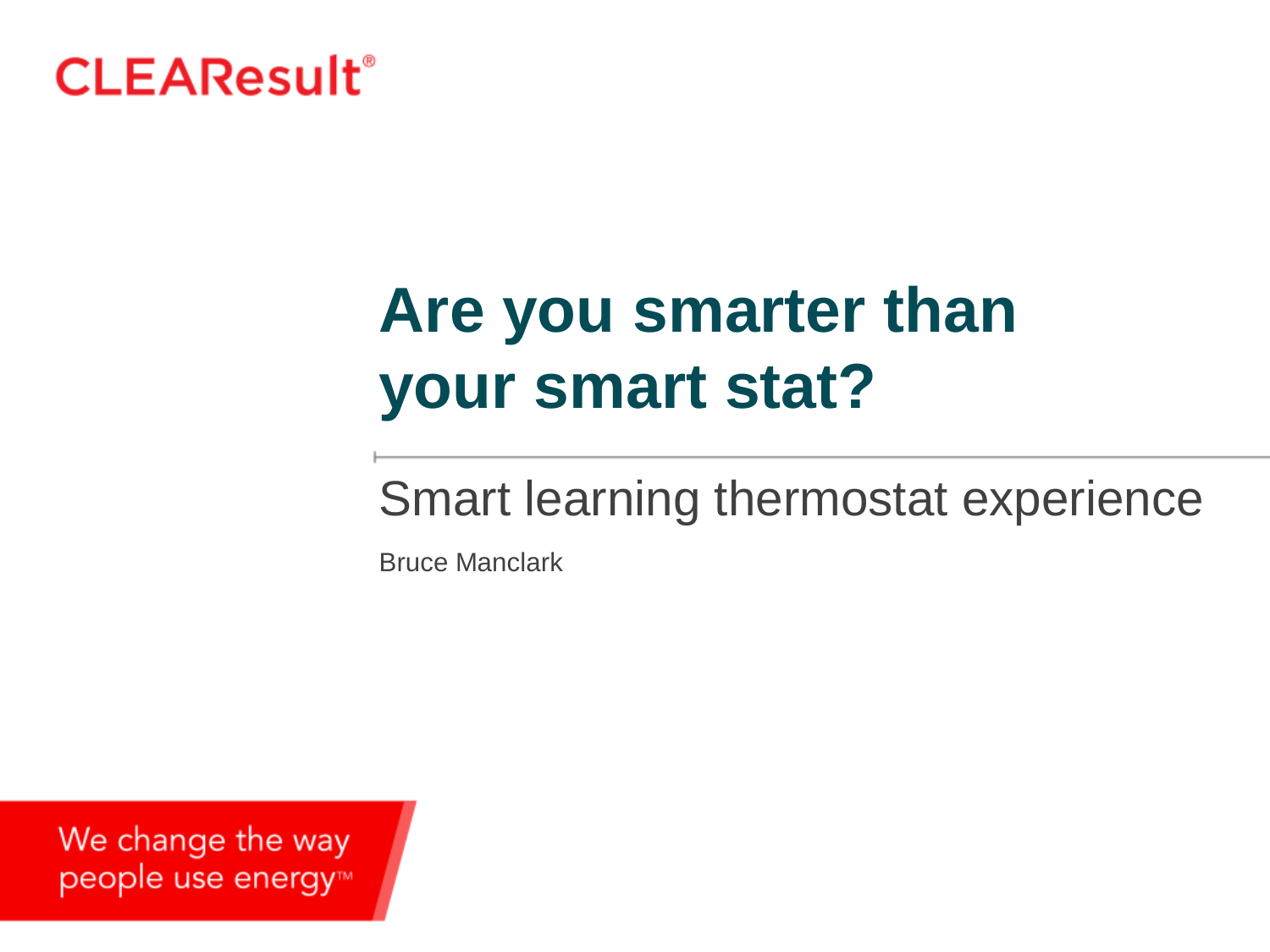### A short history of the thermostat Hardware to Software

*noun*

a device that automatically regulates temperature, or that activates a device when the temperature reaches a certain point



The "magic oven"



Cornellis Drebbel 1592



1885 the "damper Flapper"



Albert M. Butz





### Warren Johnson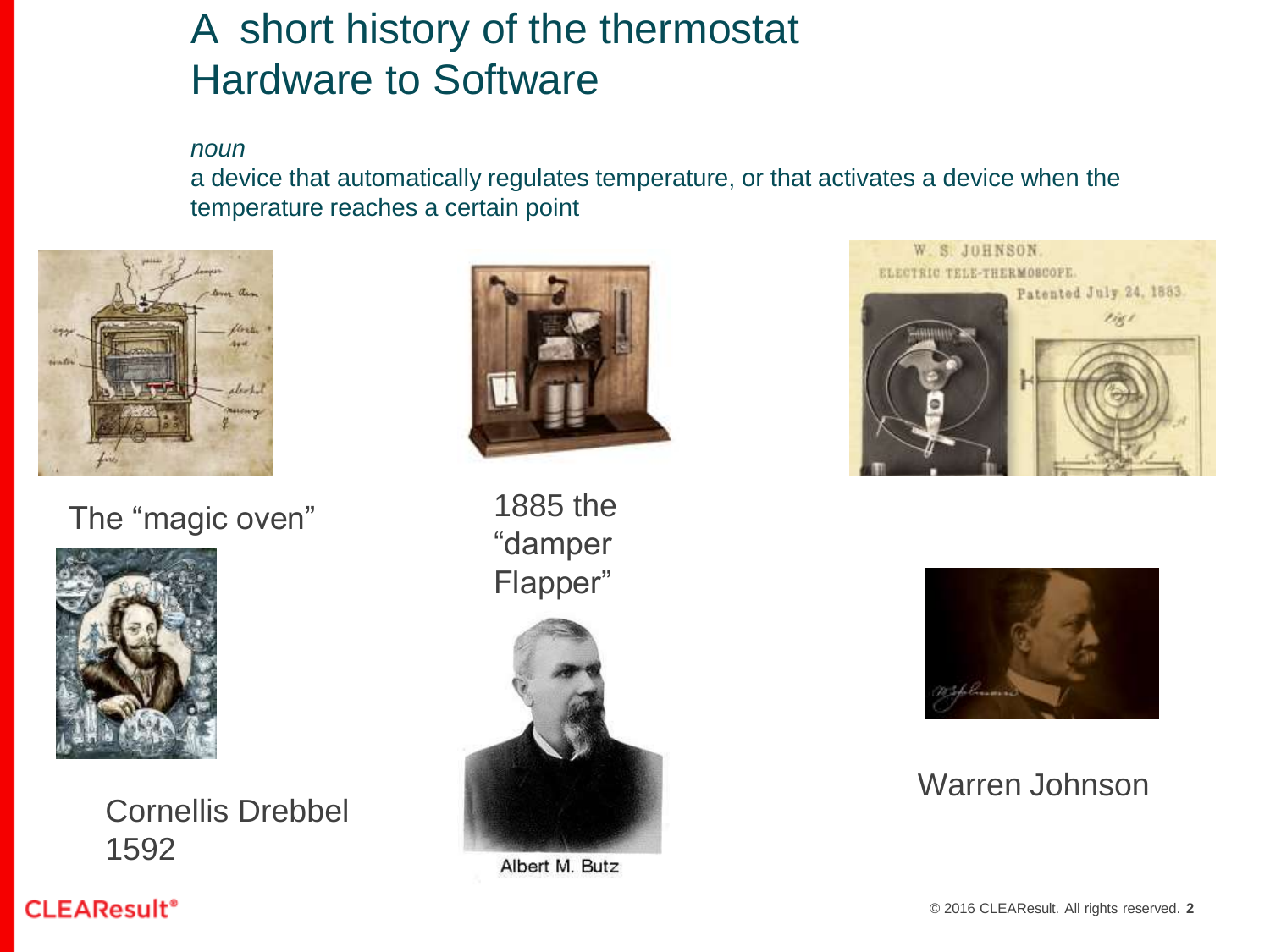# A short history of the thermostat







**1906** First programmable thermostat

**1953** Henry Drewfuss' Honeywell T87 thermostat

The Chronotherm II adaptive intelligent recovery





**2007** Ecobee

Honeywell's VisionPRO

#### **CLEAResult<sup>®</sup>**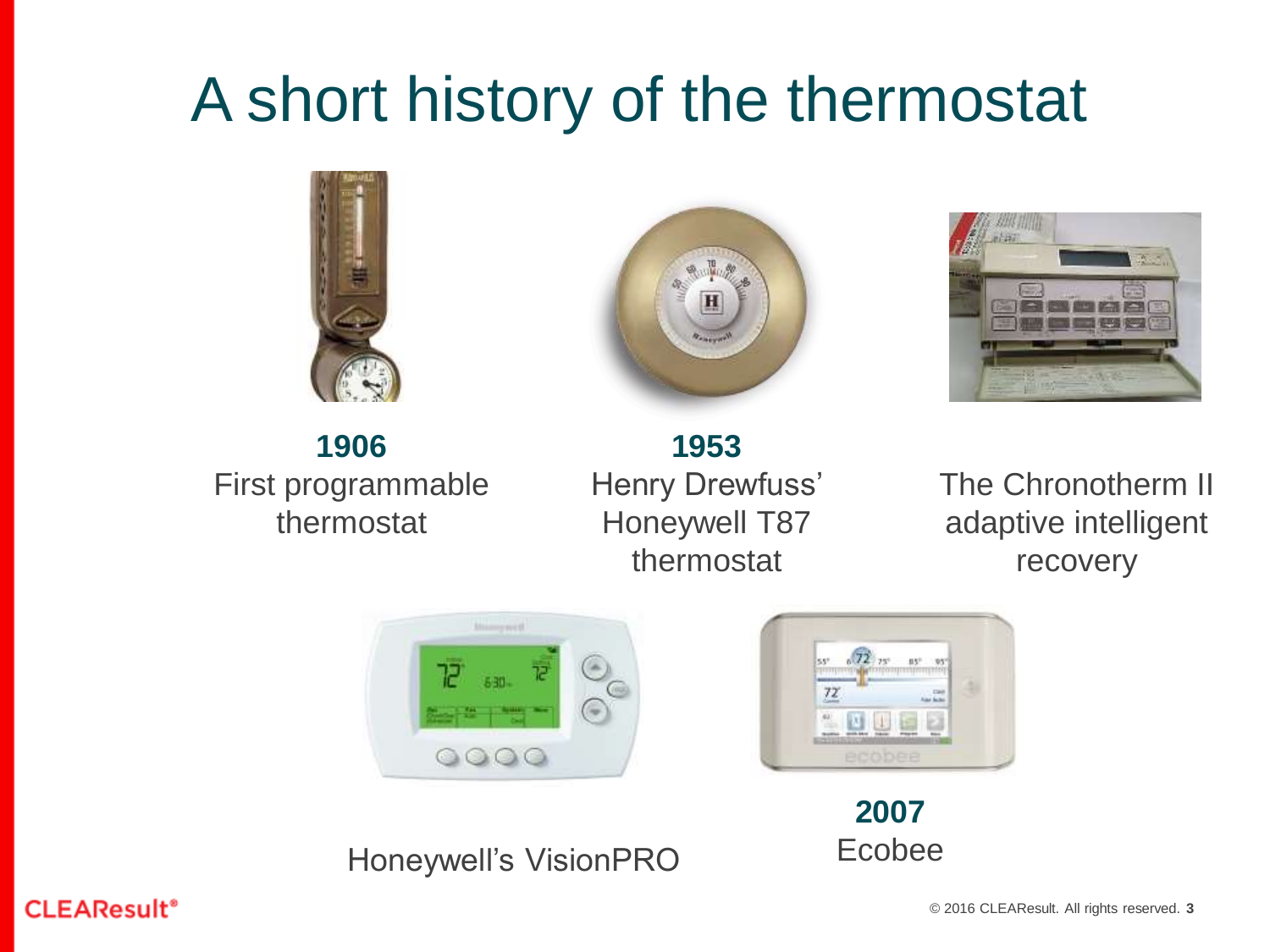# Completed pilots







### **Energy Trust of Oregon**

- DI Nest t-stats for 200 homes with heat pumps and 200 control homes
- Installed by CLEAResult staff
- **In Issues faced: bricked** product; close calls on customer service

### **Franklin PUD**

- **176 homes (small** control group)
- **Installed by third**party HVAC contractor
- **Issues faced:** contractor training hurdles

### **Energy Trust of Oregon**

- DIY comparison on gas-heated homes
- Installed by homeowner
- **Issues faced: fewer** than expected. Geo-fencing set up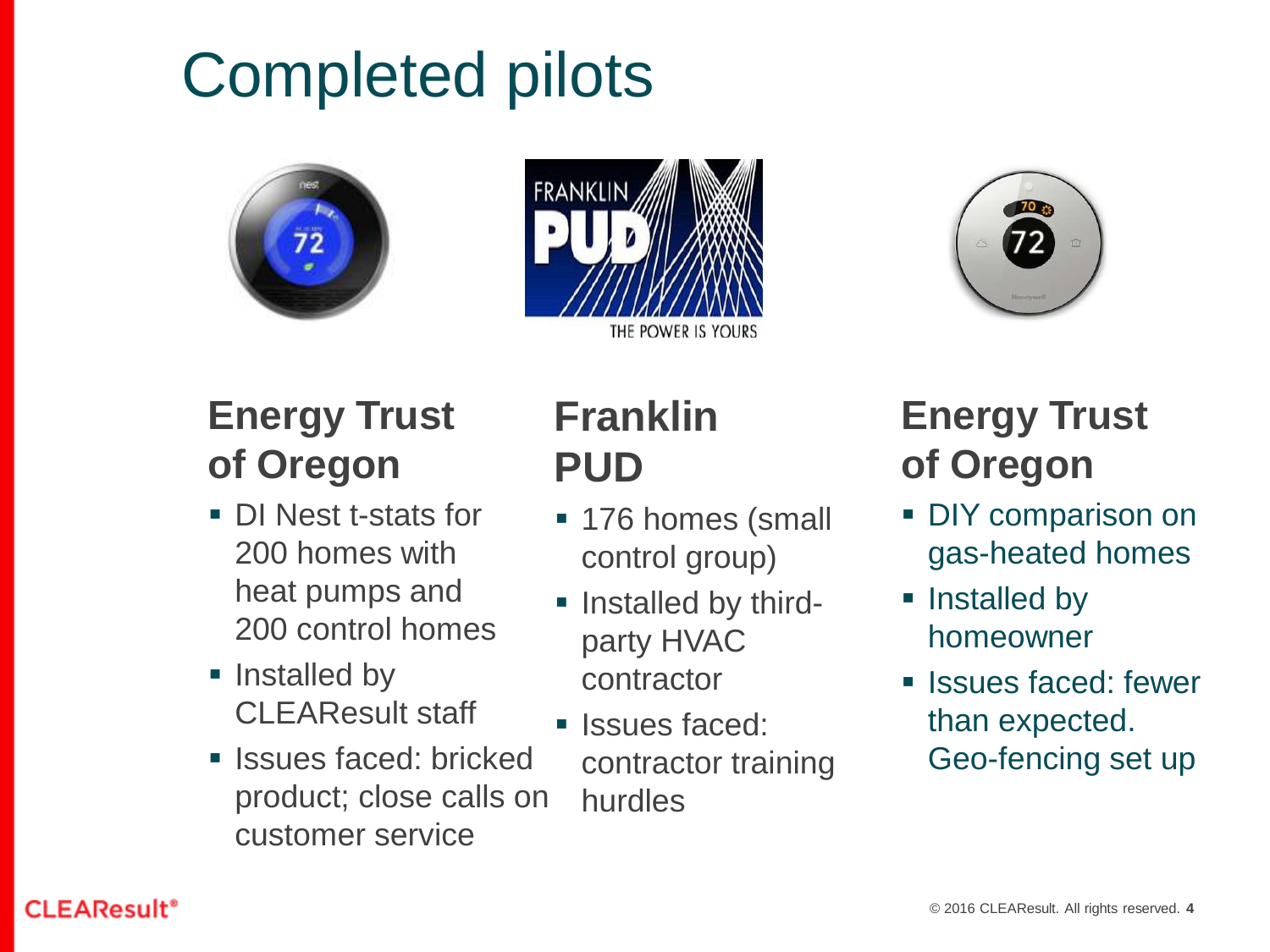### A smart thermostat is not a commodity

The term *commodity* describes a class of goods for which there is demand, but which is supplied without qualitative differentiation across a market.

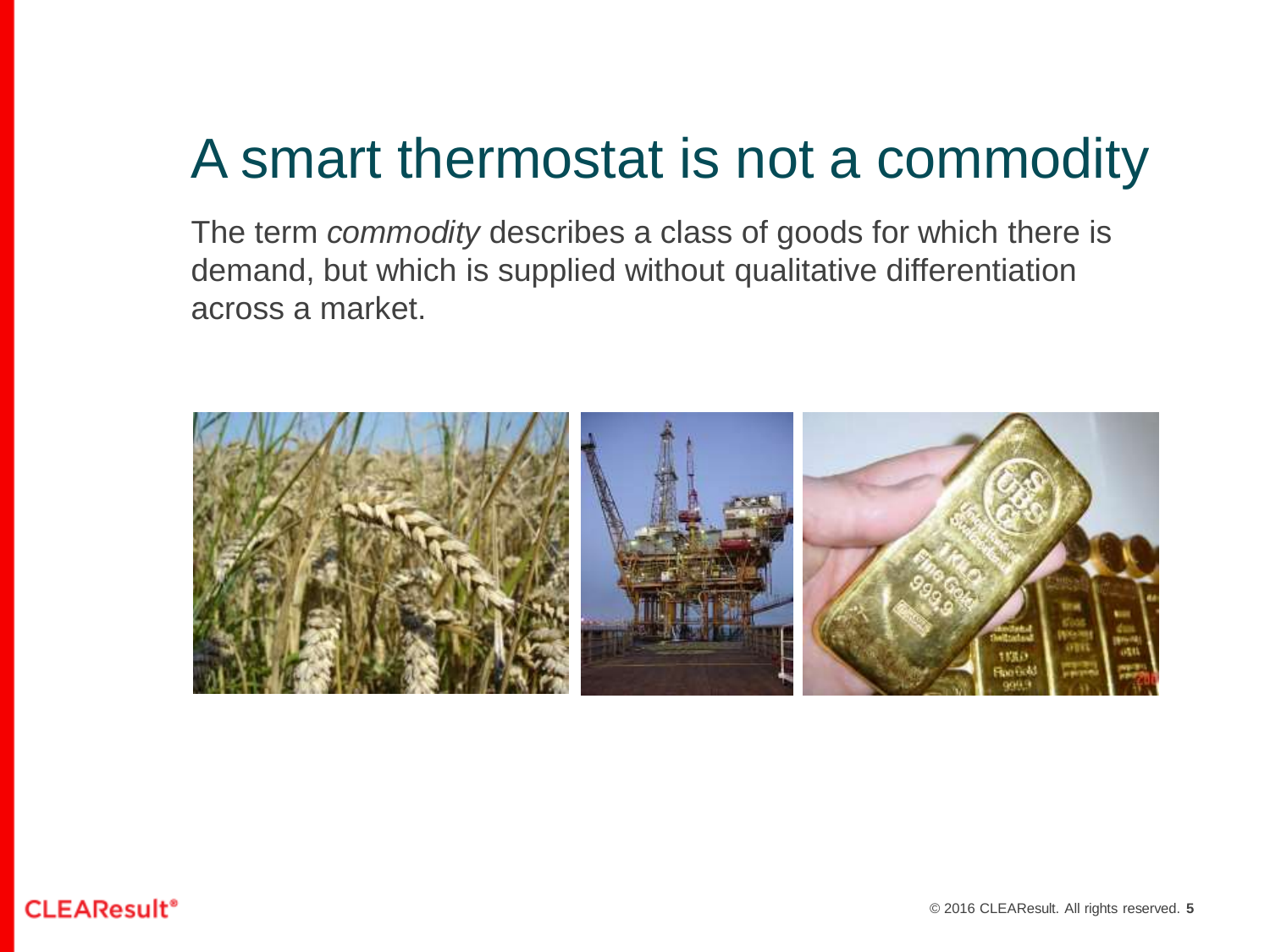### Smart thermostats vs. commodities

### **Key differences:**

- **User interface**
- Motion sensor
- **Ability to control other devices**
- Demand response capabilities
- Report capabilities
- **Behavioral prodding**
- Control algorithms
- Data sharing
- **Geo-fencing**
- **App reliant**
- **Design appeal**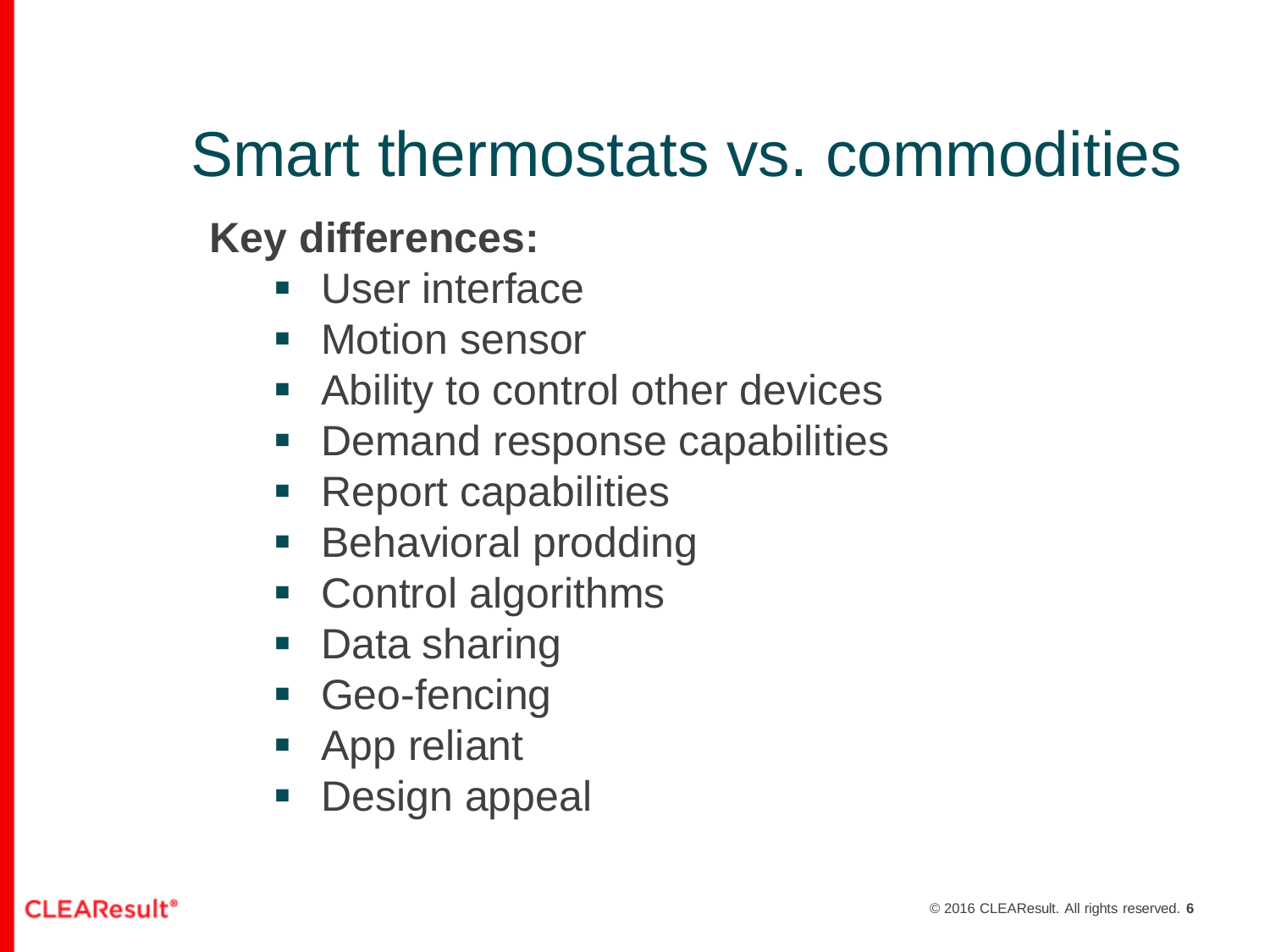## Energy Trust of Oregon Heat Pump Pilot



- **200 homes recruited from home audit database**
- **If** Installed by CLEAResult
- **E** Connected to Wi-Fi
- **Programmed to Max Savings in Balance Point** mode
- **EXEC** Learned what the term "bricked" meant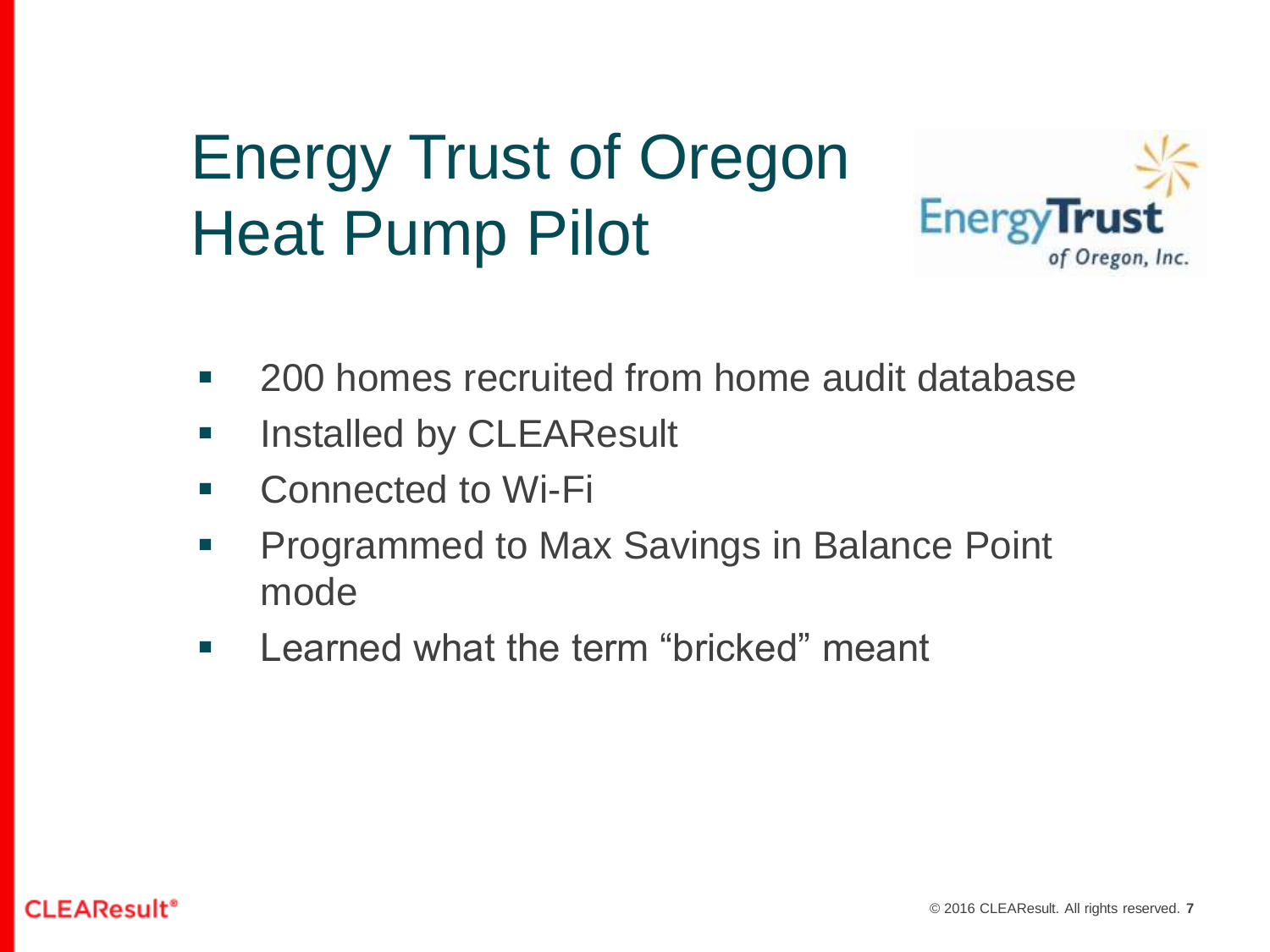## The savings are…

Nest weather-normalized annual savings by home construction type

| <b>Construction</b><br><b>Type</b> | Participant N /<br><b>Comparison N</b> | <b>Annual Savings</b><br>(90% CI) | Std. Err. | p-value | <b>Annual</b><br><b>Usage</b> | % Savings<br>(90% CI) | <b>Realization</b><br>Rate |
|------------------------------------|----------------------------------------|-----------------------------------|-----------|---------|-------------------------------|-----------------------|----------------------------|
| Manufactured                       | 21/54                                  | 1,172                             | 388       | 0.013   | 13,521                        | 8.7%                  | 140%                       |
|                                    |                                        | (470, 1874)                       |           |         |                               | (3.5, 13.9)           |                            |
| Site-built                         | 92/157                                 | 669                               | 311       | 0.057   | 17,532                        | 3.8%                  | 80%                        |
|                                    |                                        | (105, 1232)                       |           |         |                               | (0.6, 7.0)            |                            |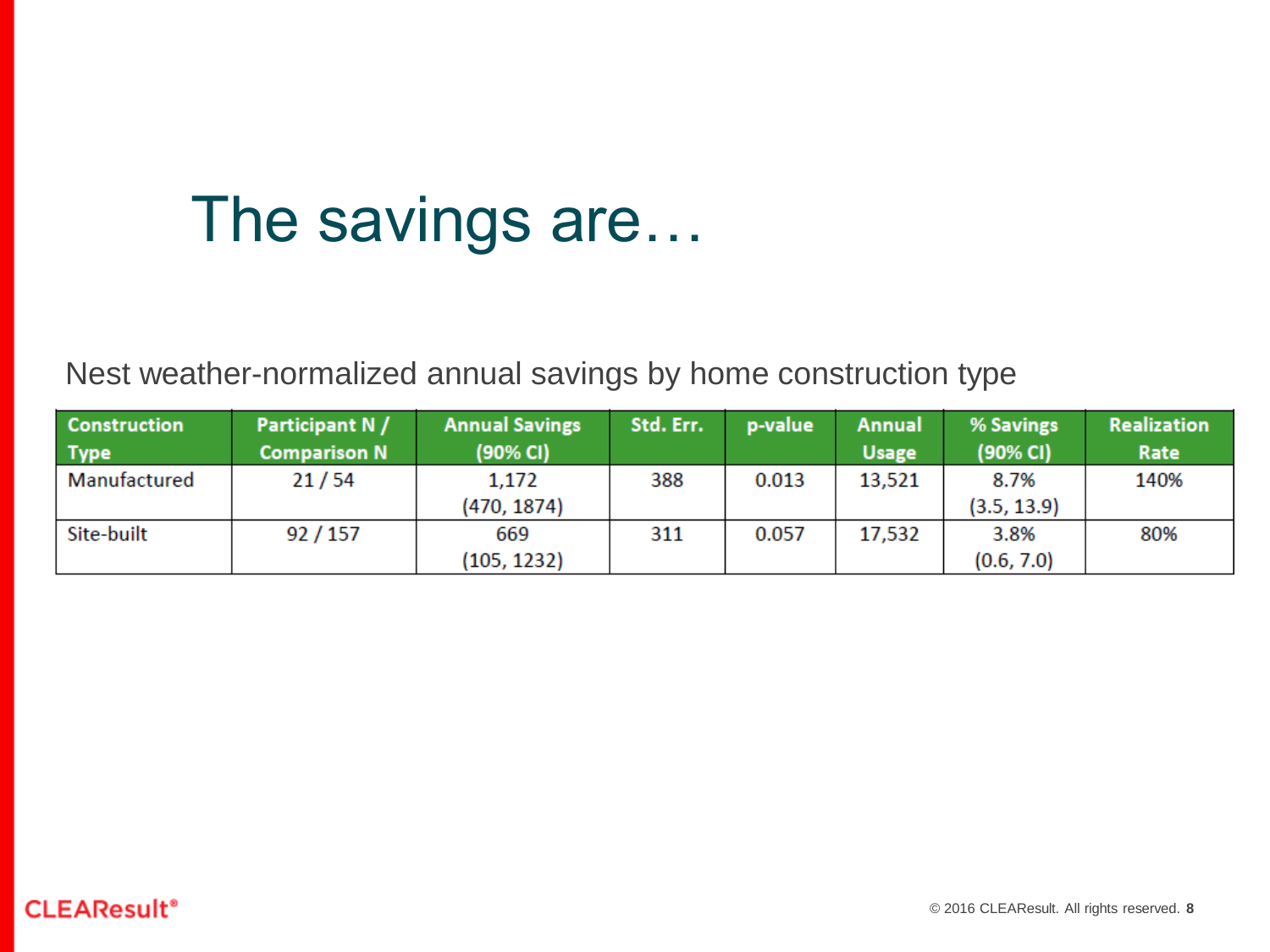## Existing thermostats

Was previous programmable thermostat actually programmed?



*Data and graphics from Energy Trust of Oregon and Apex Analytics*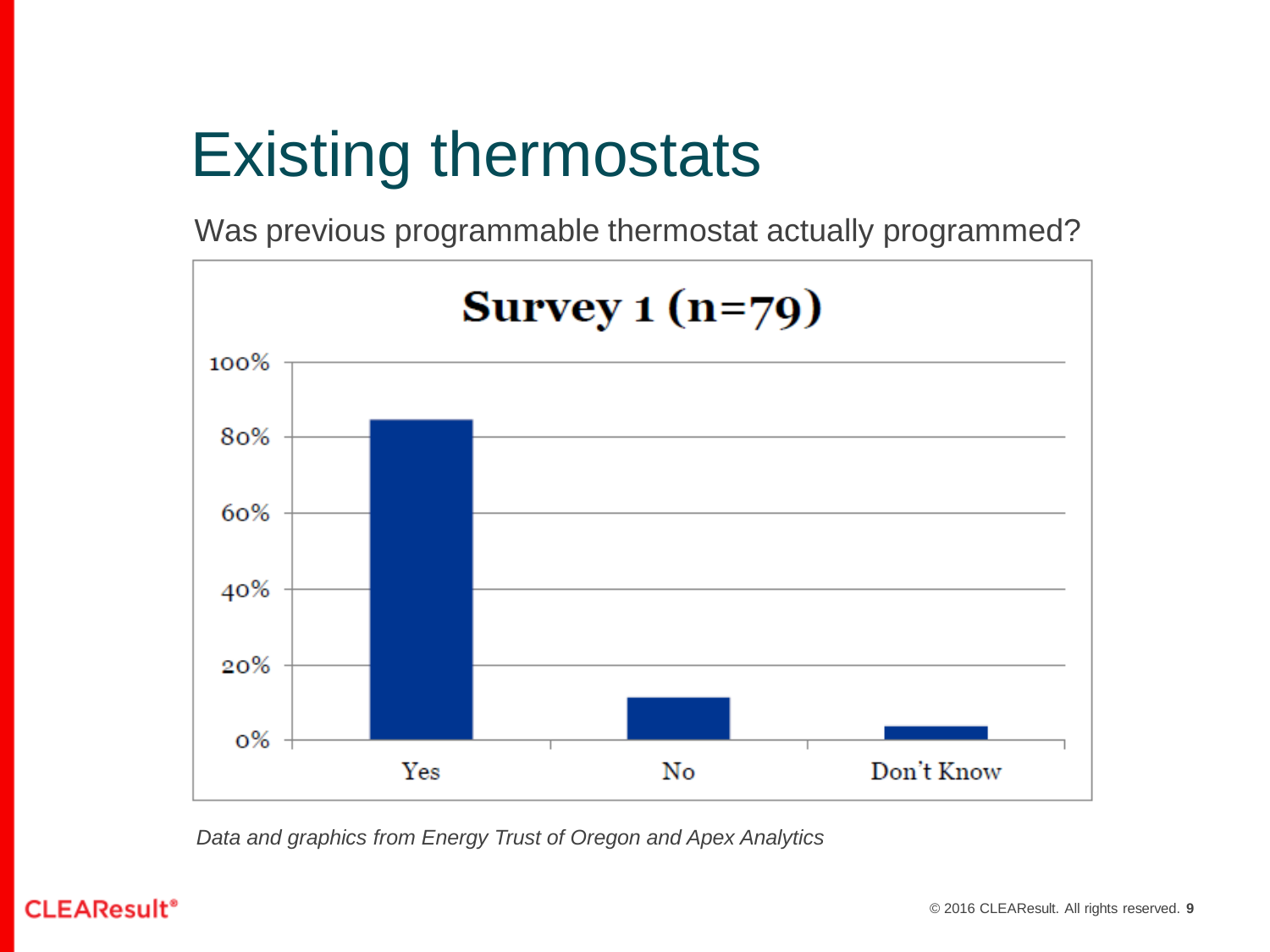### Increased comfort

Comfort of home temperature compared to pre-Nest thermostat period



*Data and graphics from Energy Trust of Oregon and Apex Analytics*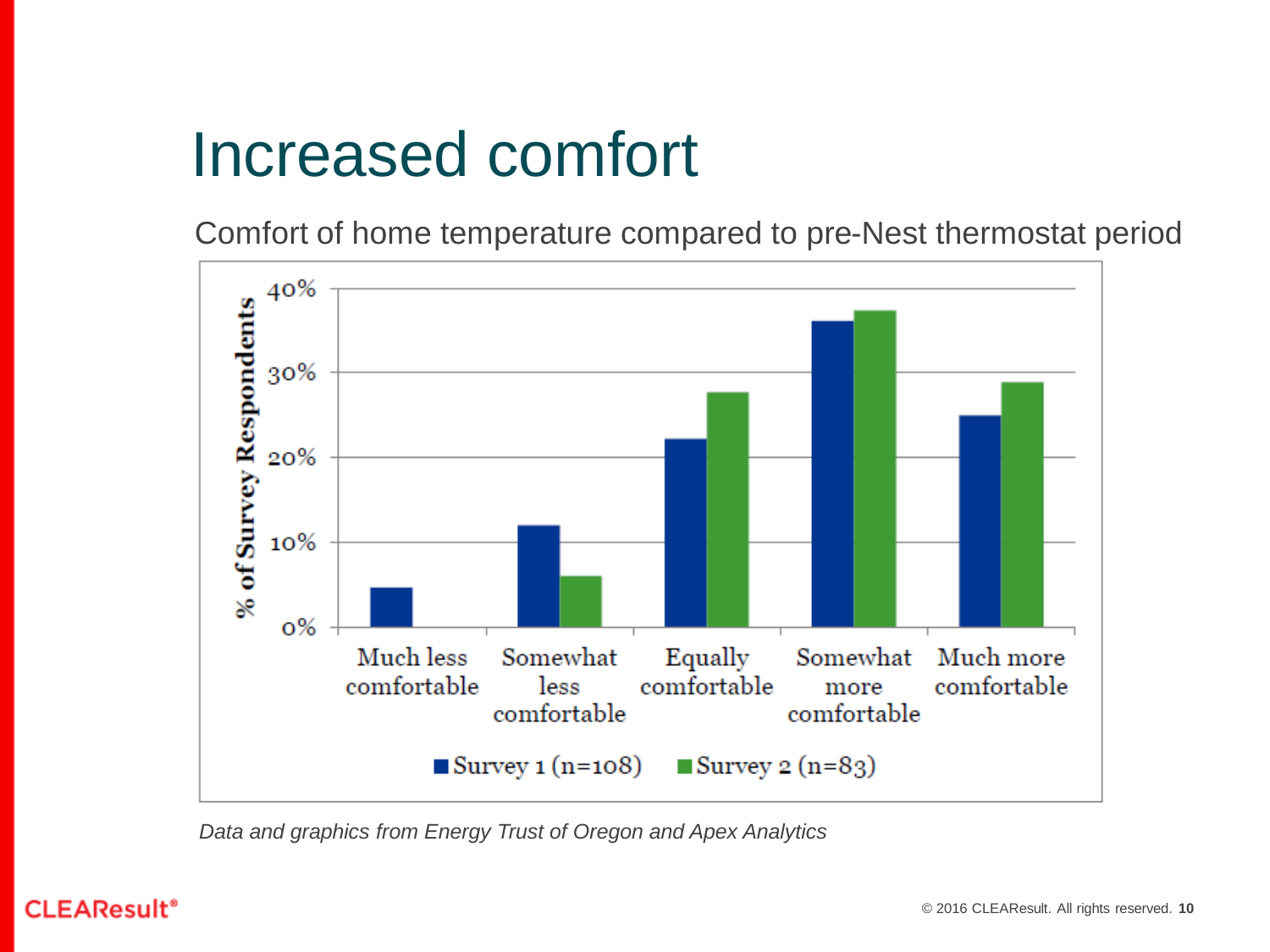## What were they programmed to do?

Nest weather-normalized annual electric savings by prior thermostat type (comparison N=211)

| <b>Prior</b><br><b>Thermostat</b><br><b>Type</b> | Participant<br>N | <b>Annual Savings</b><br>(90% CI) | Std. Err. | p-value | <b>Annual</b><br><b>Usage</b> | % Savings<br>(90% CI) | <b>Realization</b><br>Rate |
|--------------------------------------------------|------------------|-----------------------------------|-----------|---------|-------------------------------|-----------------------|----------------------------|
| Not                                              | 28               | 423                               | 445       | 0.365   | 14,656                        | 2.9%                  | 51%                        |
| programmable                                     |                  | $-384, 1230$                      |           |         |                               | $(-2.6, 8.4)$         |                            |
| Programmable                                     | 82               | 1,151                             | 293       | 0.003   | 17,619                        | 6.5%                  | 138%                       |
|                                                  |                  | (621, 1681)                       |           |         |                               | (3.5, 9.5)            |                            |

*Data and graphics from Energy Trust of Oregon and Apex Analytics*

#### **CLEAResult<sup>®</sup>**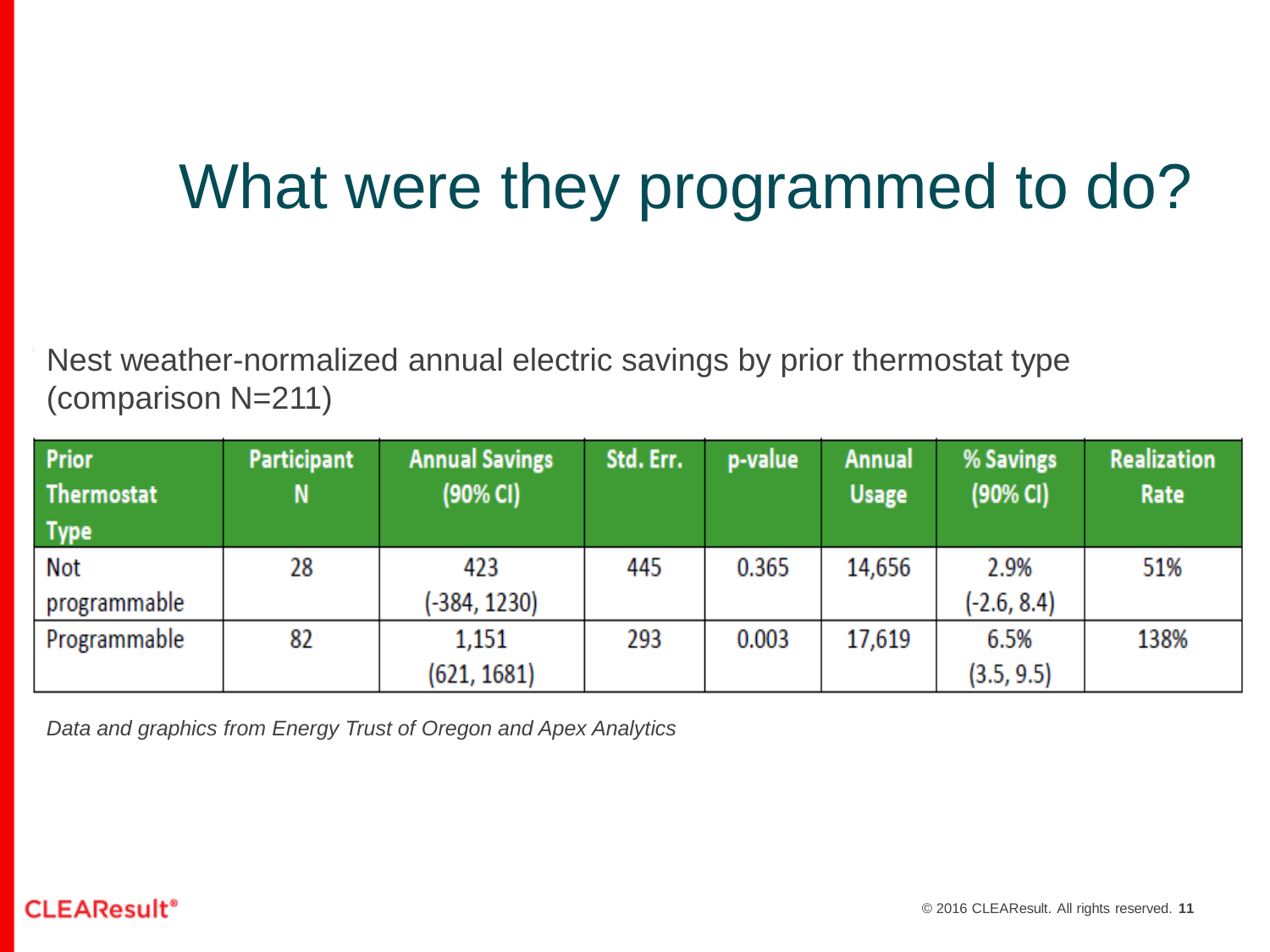# Targeting high users might be a great idea

Nest weather-normalized annual electric savings by annual electricity usage

| <b>Electricity</b> | Participant N /     | <b>Annual Savings</b> | Std. Err. | p-value | <b>Annual</b> | % Savings     | <b>Realization</b> |
|--------------------|---------------------|-----------------------|-----------|---------|---------------|---------------|--------------------|
| <b>Usage</b>       | <b>Comparison N</b> | (90% CI)              |           |         | <b>Usage</b>  | (90% CI)      | Rate               |
| <b>Category</b>    |                     |                       |           |         |               |               |                    |
| Less than          | 32/79               | -60                   | 308       | 0.848   | 10,022        | $-0.6%$       | -7%                |
| 13,000 kWh         |                     | $(-619, 498)$         |           |         |               | $(-6.2, 5.0)$ |                    |
| 13,000 to          | 46/62               | 267                   | 329       | 0.437   | 15,125        | 1.8%          | 32%                |
| 18,000 kWh         |                     | (-330, 864)           |           |         |               | $(-2.2, 5.7)$ |                    |
| 18,000+ kWh        | 34/53               | 1,984                 | 720       | 0.020   | 24,233        | 8.2%          | 237%               |
|                    |                     | (678, 3289)           |           |         |               | (2.8, 13.6)   |                    |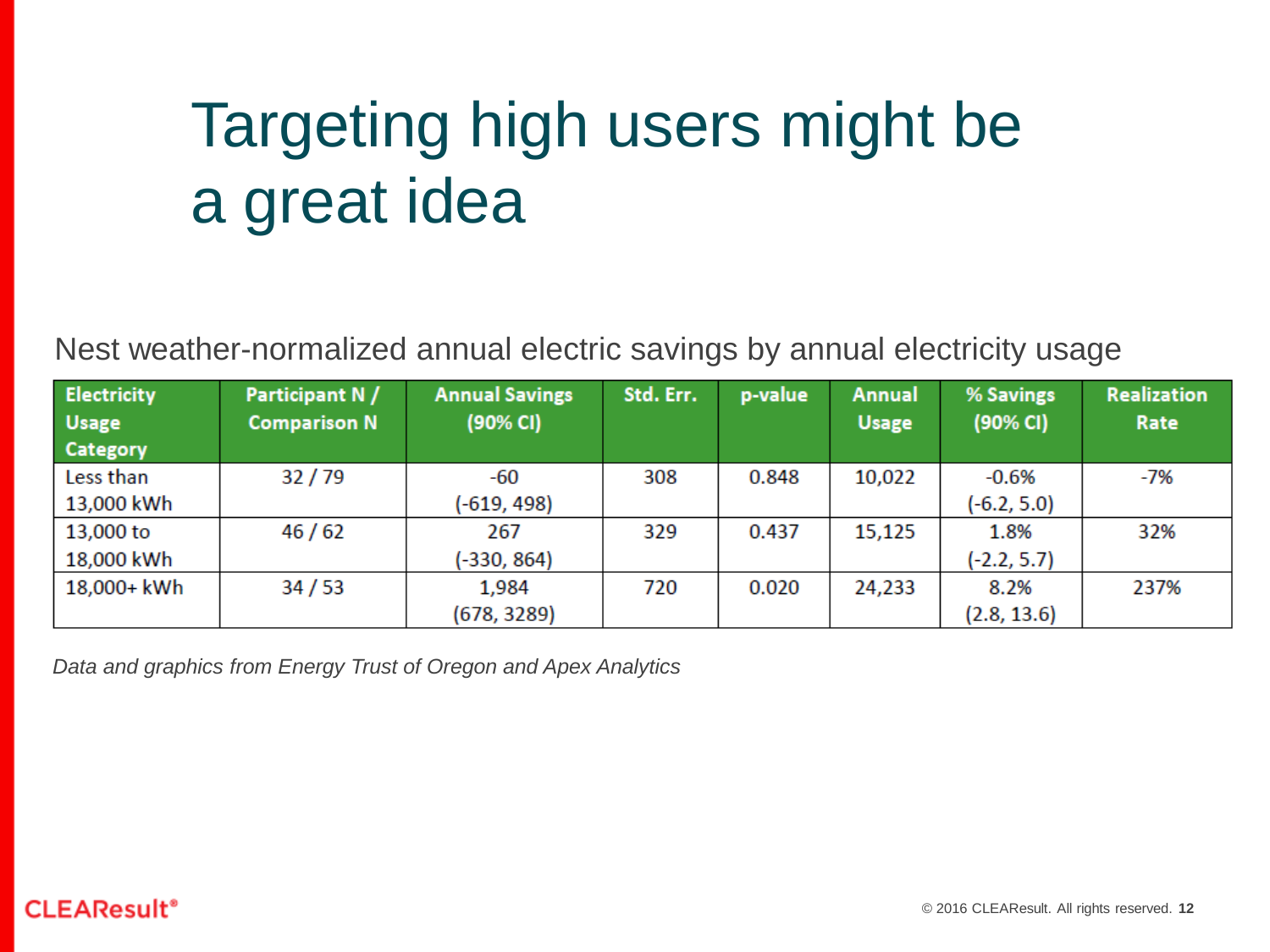## Franklin PUD project



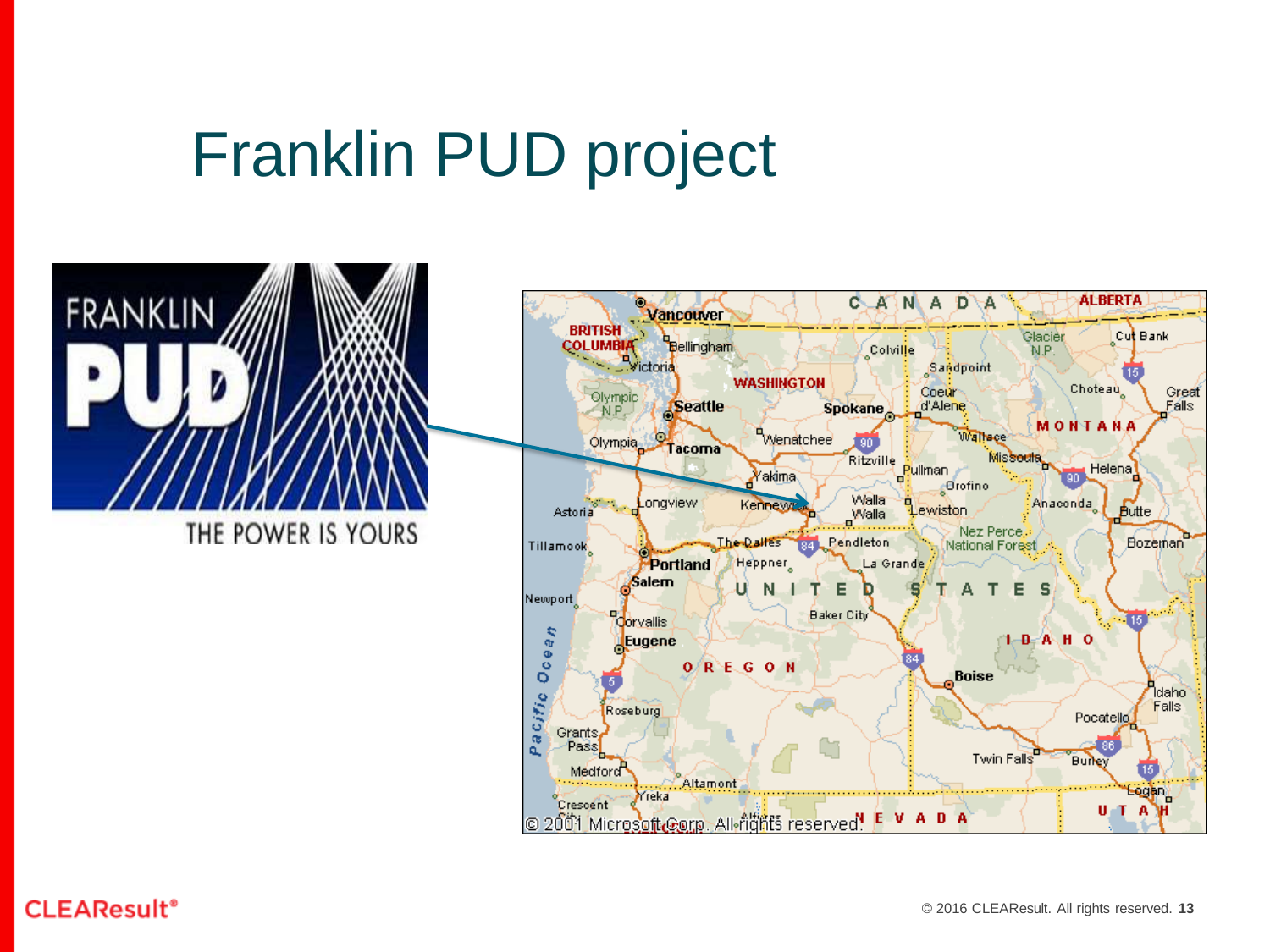### Franklin PUD project

- **If** Installed by local contractor
- Participants were a mix of heat pump customers known to Franklin PUD and customers of the installing contractors
- CLEAResult used online QC to ensure that the units were placed in Max Savings Heat Pump Balance mode
- **Smallish (40 homes) used for control** group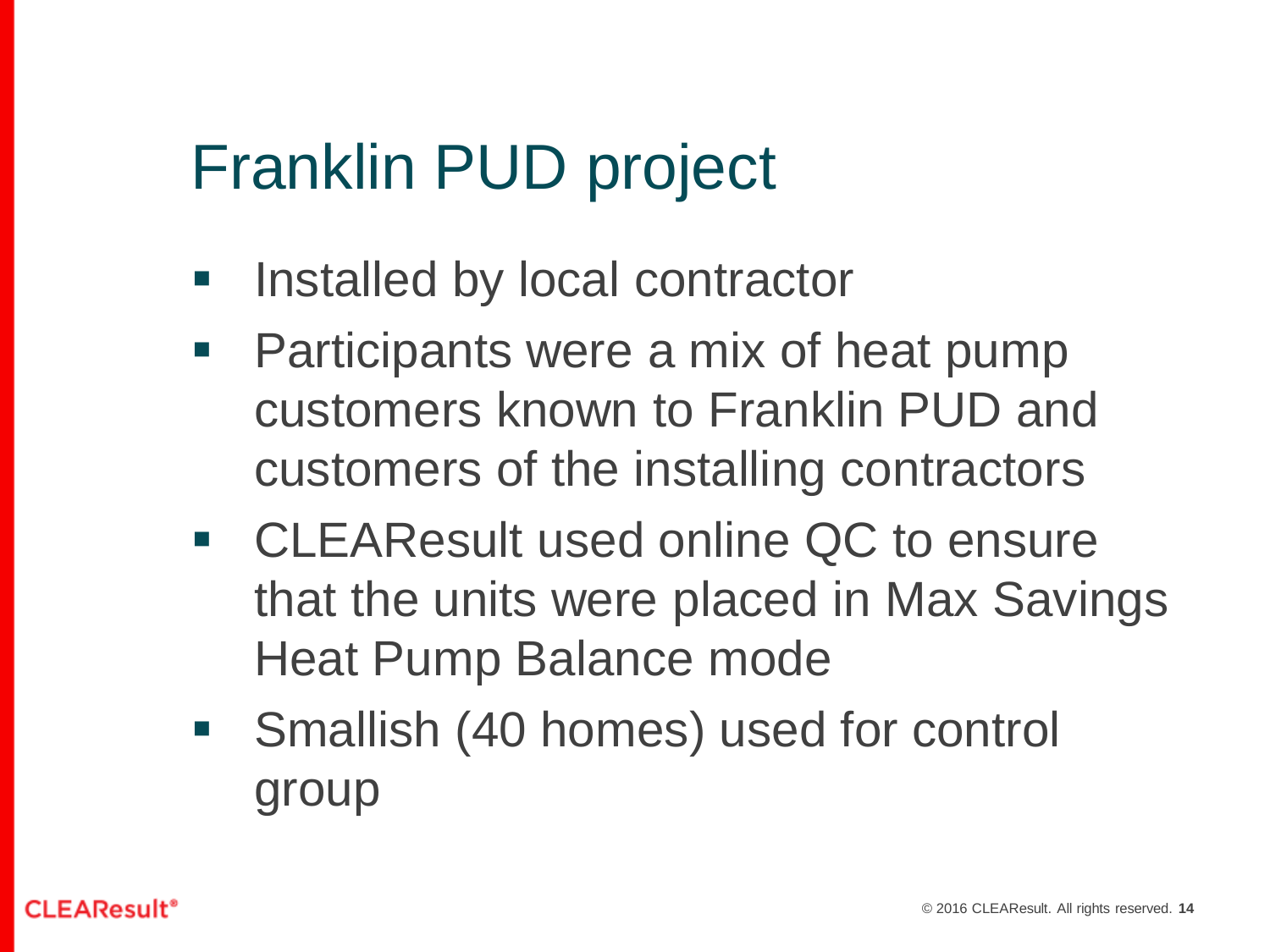### PRISM model analysis

| N <sub>1</sub> | <b>Total annual</b><br><b>savings</b><br>(kWh) | 95%<br><b>lower</b><br>C.I. | 95%<br>upper<br>C.I. | <b>R-Squared</b><br>criteria | <b>Pre-install</b><br>consumption | % Total<br><b>savings</b> |
|----------------|------------------------------------------------|-----------------------------|----------------------|------------------------------|-----------------------------------|---------------------------|
| 167            | 885                                            | 381                         | 1,388                | All                          | 21,804                            | 4.06%                     |
| 130            | 824                                            | 314                         | 1,333                | $>= .50$                     | 21,016                            | 3.92%                     |
| 115            | 959                                            | 419                         | 1,498                | $>= 60$                      | 20,930                            | 4.58%                     |
| 97             | 1103                                           | 599                         | 1,607                | $>= .70$                     | 21,110                            | 5.23%                     |

*Data from Phillip Kelsven and Robert Weber. BPA*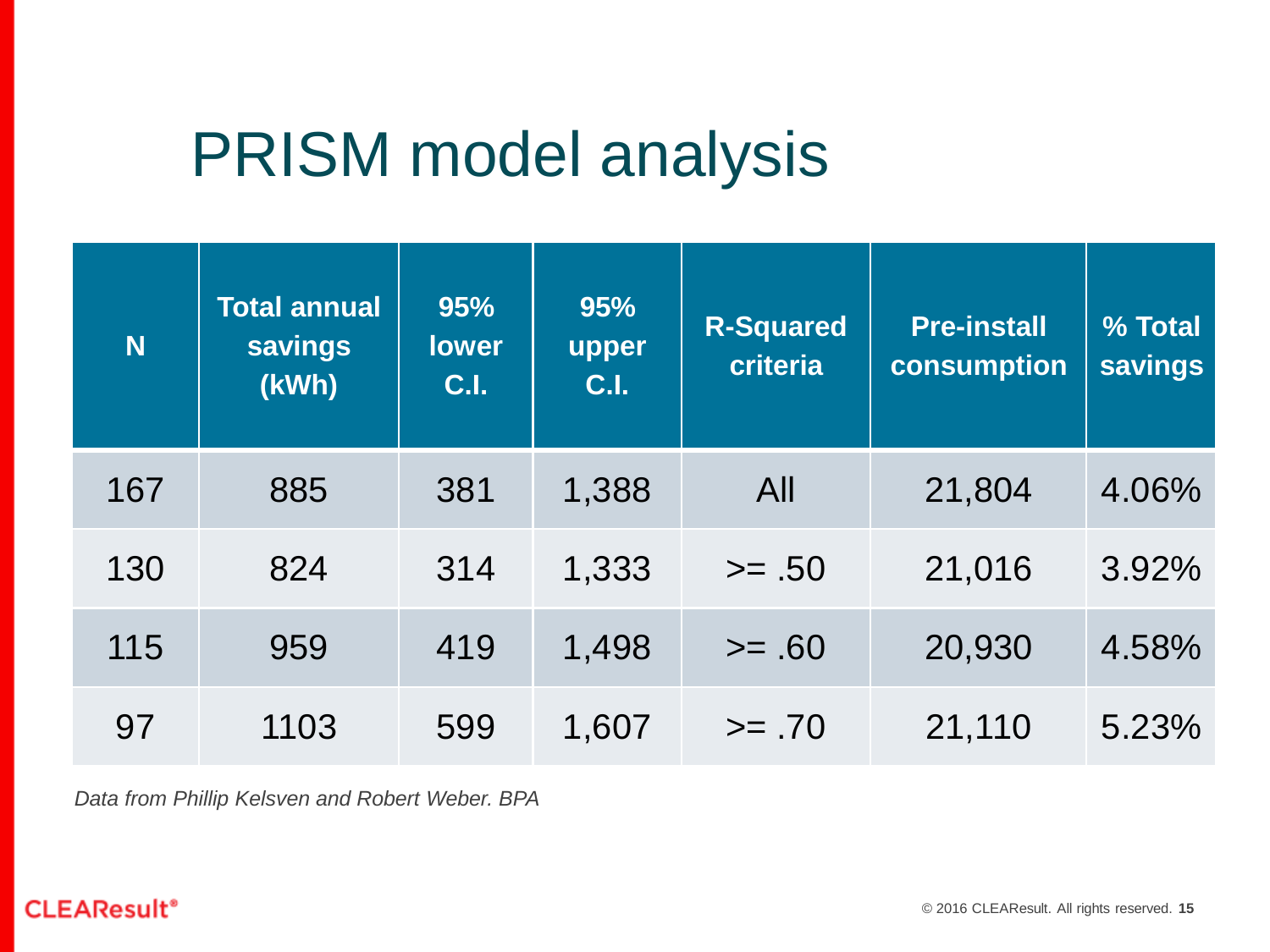### Random effects models

| <b>Model specification</b>                                | <b>Annual</b><br><b>kWh</b><br>savings |
|-----------------------------------------------------------|----------------------------------------|
| 1. Pure fixed effects with year built                     | 970                                    |
| 2. Random with HDD random effect, with year built         | 884                                    |
| 3. Random without HDD random effect, with year built      | 965                                    |
| 4. Random with HDD random effect, no year built           | 955                                    |
| 5. Random without HDD random effect, no year built        | 969                                    |
| 6. Random with square feet random effect, with year built | 971                                    |

*Data from Phillip Kelsven and Robert Weber. BPA*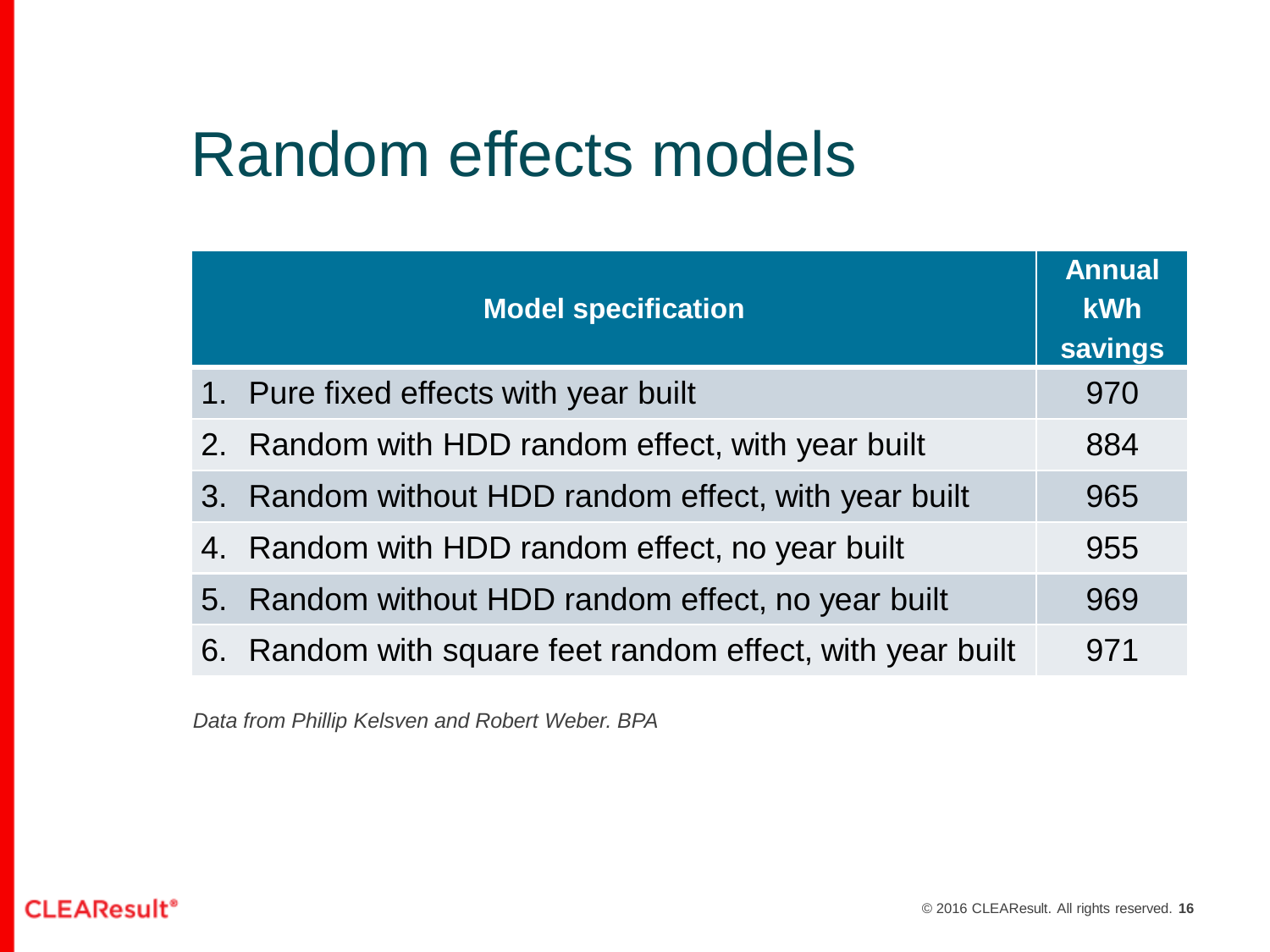# Findings on the Nest/Lyric DIY gas furnace pilot



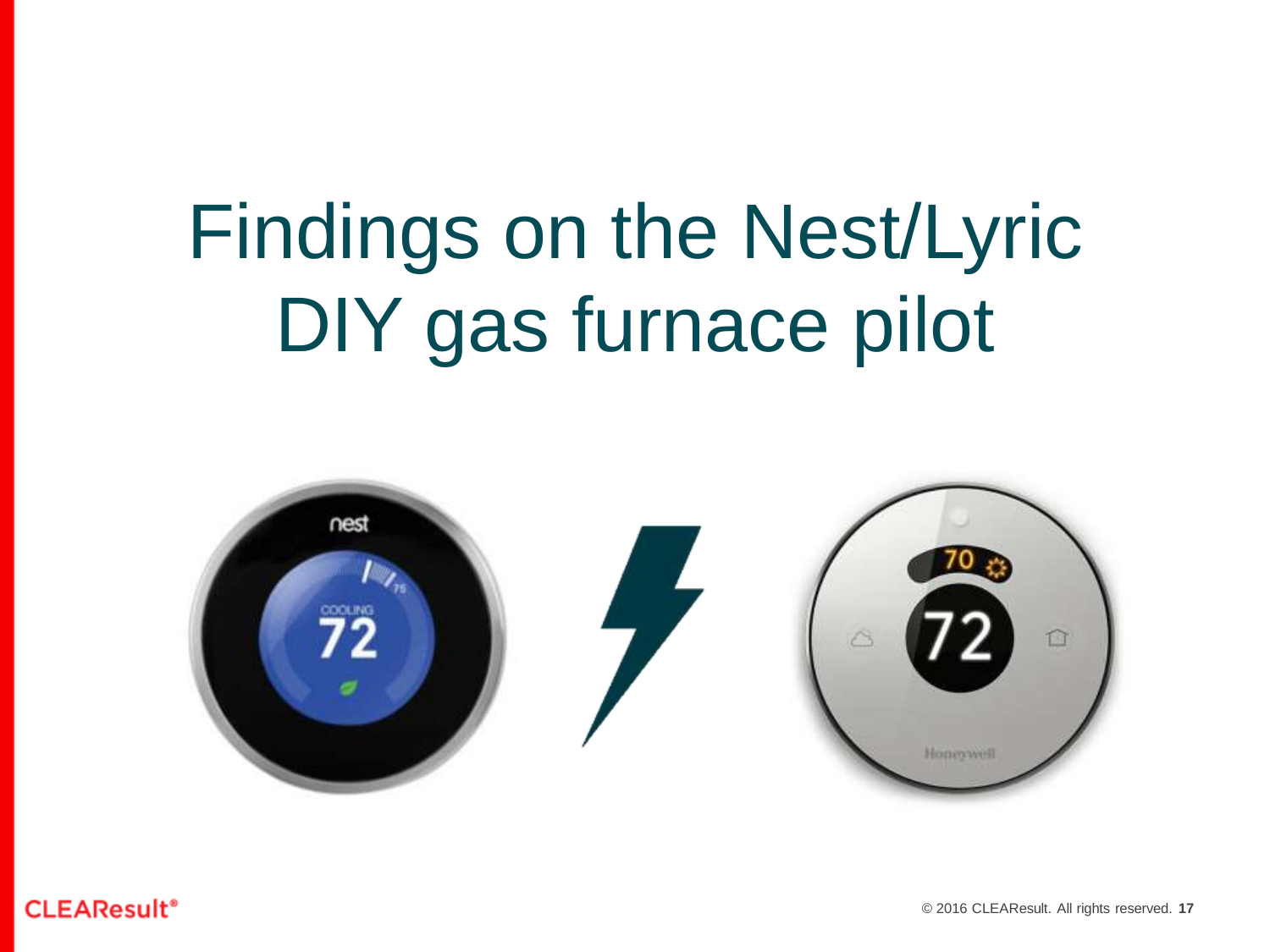## Billing analysis

### **Analyzed monthly gas billing data**

- Nest and Lyric participants analyzed separately
- Compared pre- to post-change in gas use between treatment and comparison homes
- Used regression models to estimate impact of thermostats on gas use while controlling for weather
- **Final savings weather normalized and annualized**

### **Three different comparisons were made to reduce potential biases**

- All qualified customers vs. randomized comparison group (Intention-to-treat analysis using local average treatment effect)
- **Pilot participants vs. randomized comparison group**
- Pilot participants vs. matched comparison group

Subgroup analyzed to see if savings varied between groups.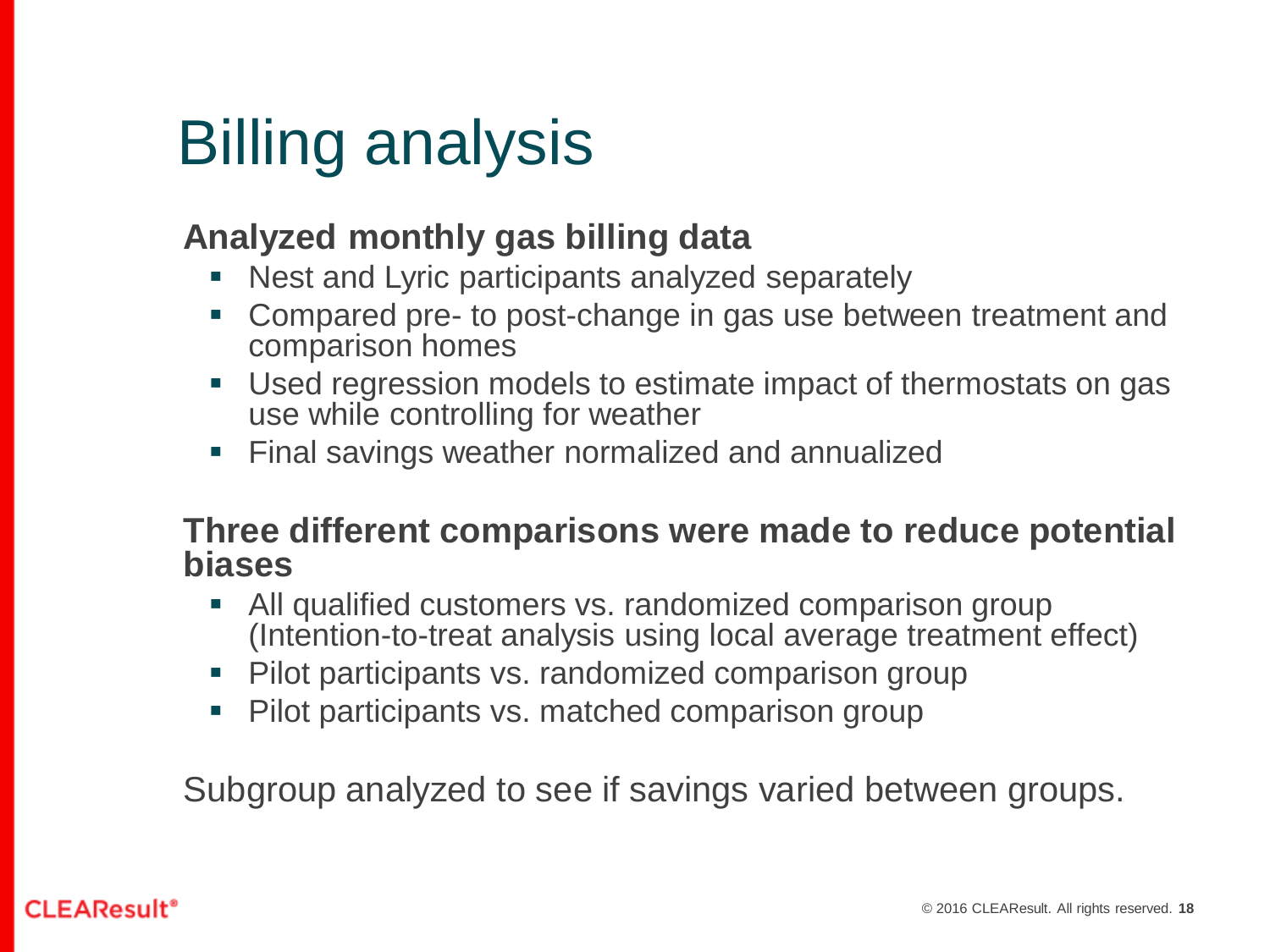### Installation rates

| <b>Participation phase</b>              | <b>Nest</b> | <b>Lyric</b> | Total |
|-----------------------------------------|-------------|--------------|-------|
| Number of thermostats purchased         | 220         | 195          | 415   |
| Returned/defective/shipping problem     | 8           | 24           | 32    |
| <b>Total thermostats installed</b>      | 212         | 171          | 383   |
| <b>Percent of thermostats installed</b> | 96%         | 88%          | 92%   |

| <b>Reason for return</b>                      | <b>Nest</b>    | <b>Lyric</b>  | <b>Total</b> |
|-----------------------------------------------|----------------|---------------|--------------|
| <b>Customer complaints</b>                    | $\overline{0}$ | 5             | 5            |
| Installation problem - thermostat functions   |                | 6             |              |
| Installation problem – defective thermostat   |                |               | 8            |
| Post-installation problem - thermostat failed | 3              | 3             | 6            |
| Post-installation problem - unknown           | 2              |               | 3            |
| Shipping problem                              |                | $\mathcal{P}$ | 3            |
| <b>Total returned</b>                         | 8              | 24            | 32           |
| <b>Percent returned</b>                       | 4%             | 12%           | 8%           |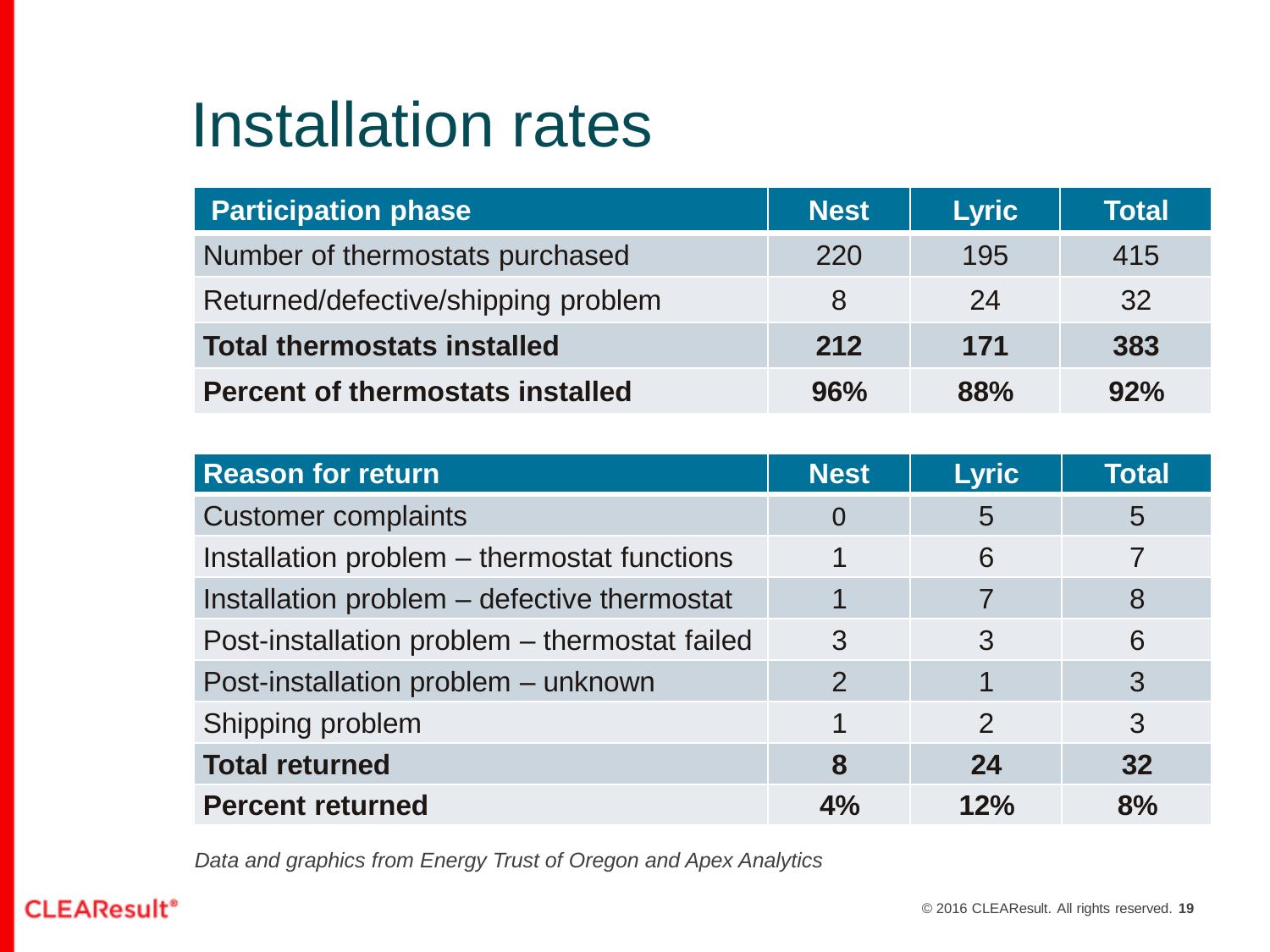### **Results**

| <b>Thermostat</b> | <b>Annual therm</b><br><b>savings</b> | <b>SE</b> | 90% conf.<br>interval | p-value  |
|-------------------|---------------------------------------|-----------|-----------------------|----------|
| <b>Nest</b>       | 34                                    | 11        | 13, 55                | $0.018*$ |
| <b>Lyric</b>      | $-29$                                 | 14        | $-55, -3$             | $0.071*$ |

| <b>Thermostat</b> | $\%$<br><b>savings</b> | % heating<br><b>savings</b> | <b>Annual</b> | <b>Heating</b><br>therm usage therm usage | <b>1% heating</b><br>usage |
|-------------------|------------------------|-----------------------------|---------------|-------------------------------------------|----------------------------|
| <b>Nest</b>       | 4.5%                   | 6.0%                        | 761           | 566                                       | 74%                        |
| Lyric             | $-3.7\%$               | $-4.9%$                     | 784           | 596                                       | 76%                        |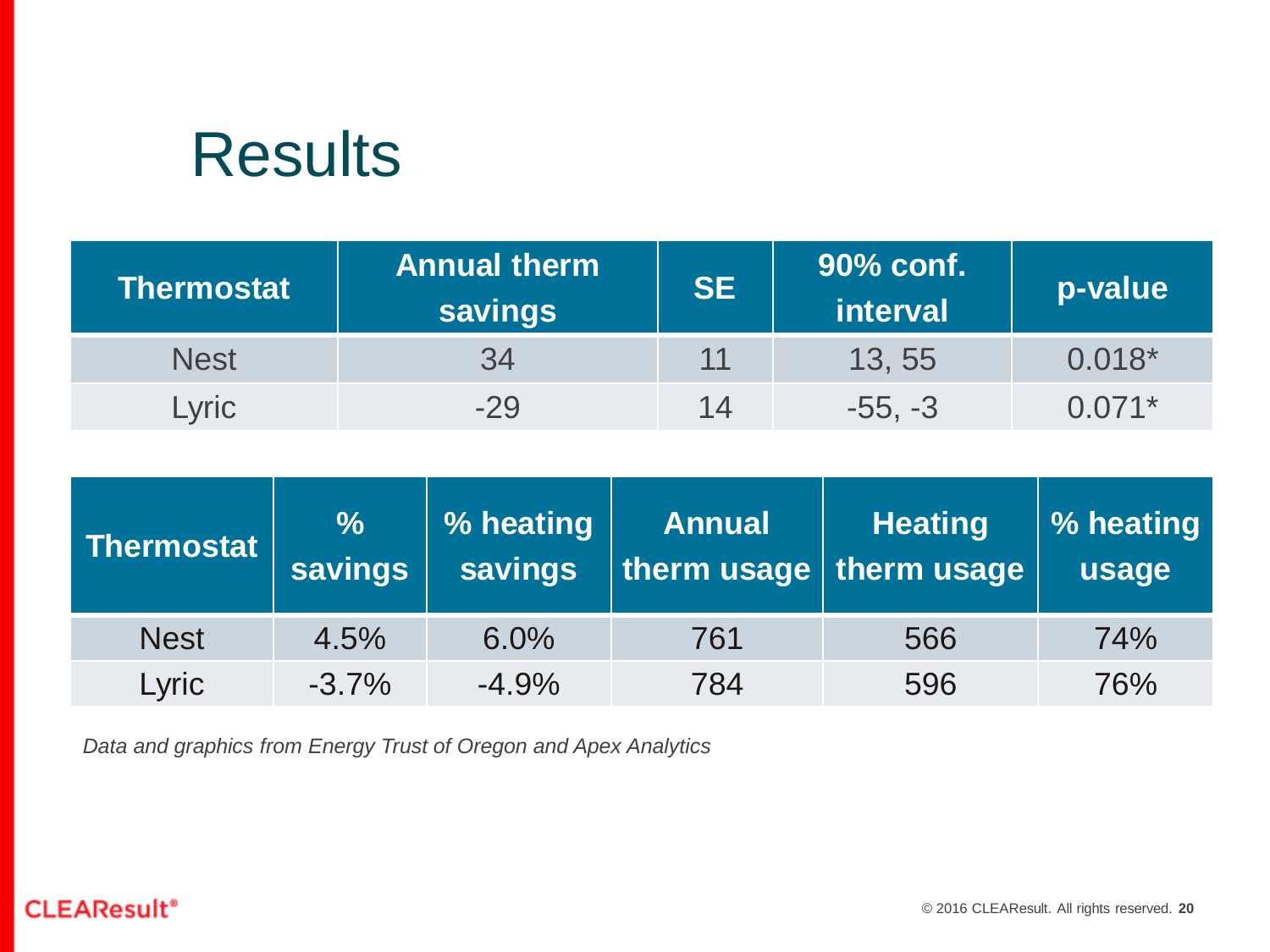## Savings by furnace type

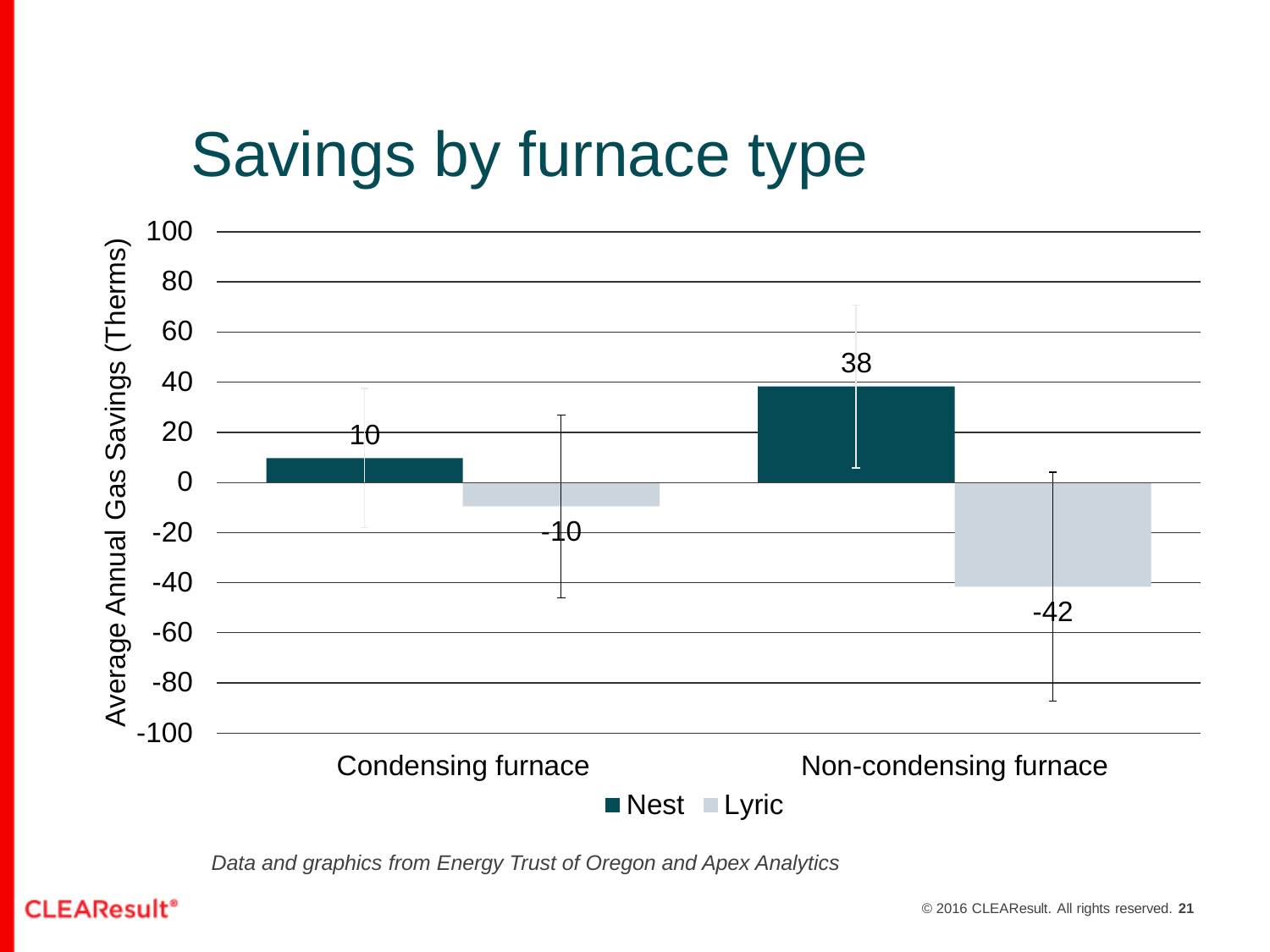### Lessons learned

- **1.** Quality control at some level is needed.
- **2.** Technical support, while not always perfect, is improving.
- **3.** Design/user interface matters.
- **4.** High-end HVAC systems may have propriety t-stats. Third-party t-stats will not work or offer all the features that propriety t-stat does.